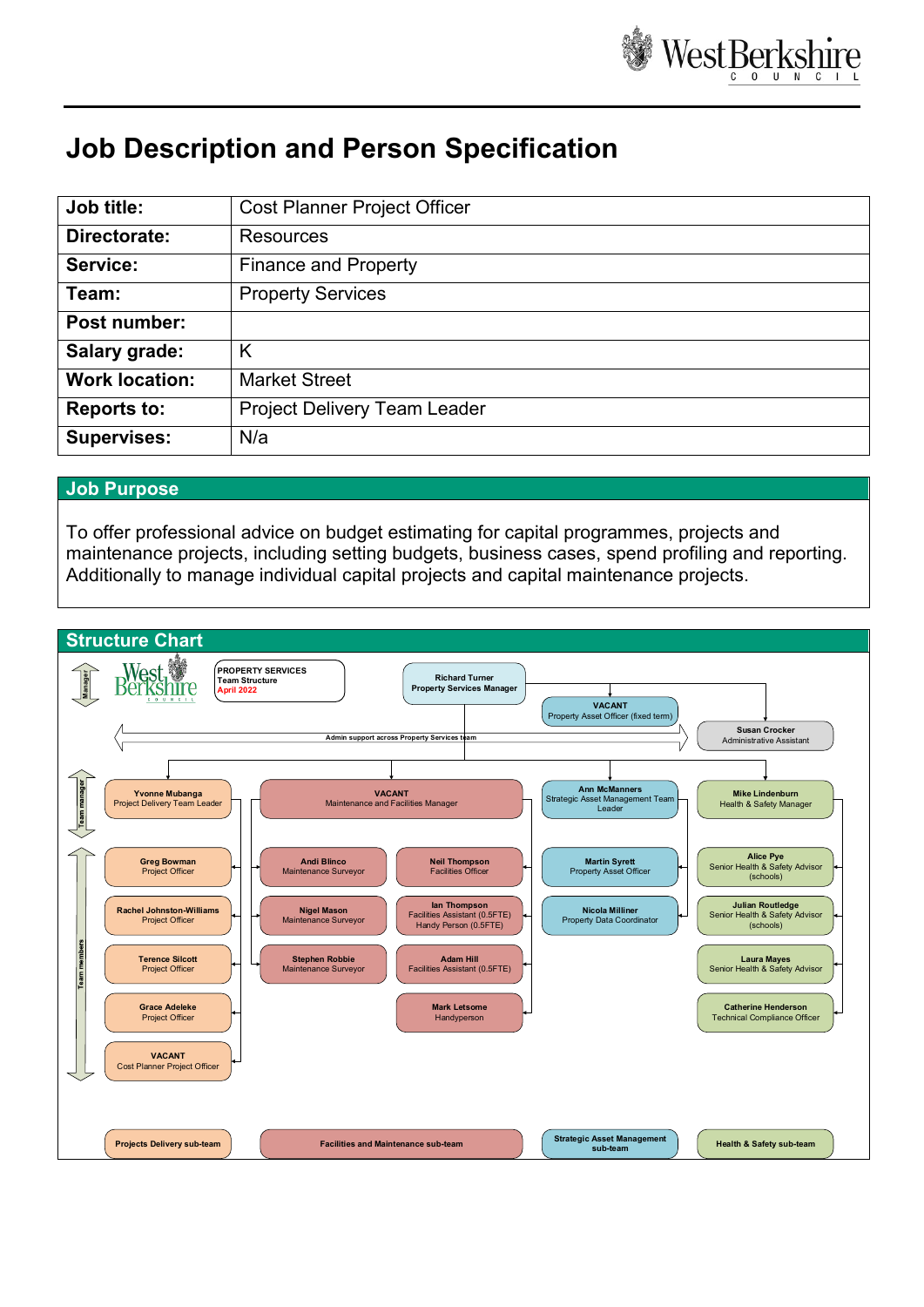

### **Main Duties and Responsibilities**

- Work with budget managers to establish sufficient allocation of funding for both capital programmes and individual capital projects, to enable business cases to be presented for funding;
- Work with project teams including external Professional Quantity Surveyors (PQS) to ensure monthly, quarterly and annual project spend forecasts accurately align with project programmes;
- Produce and maintain a formal cost monitoring system for the programme of capital projects managed by the Property Service Team;
- Work with the Projects Delivery Team Leader on all aspects of cost monitoring and cost planning;
- Work with the Projects Delivery Team Leader to create spend profiles for the Capital Maintenance Programme and routine monthly spend monitoring and reporting;
- Work with Project Officers and PQS's to establish, maintain and monitor spend profiles for capital projects, set against programmes/schedules;
- Work with project teams and PQS's to identify value engineering (VE) opportunities on projects and cost benefit of VE solutions;
- To advise and assist Project Officers in their regular cost reporting responsibilities;
- Offer professional advice on occasion across other areas of Property Services on matters related to cost planning (eg: procurement, suppliers, asset management, facilities management);
- Act in the role of Project Officer on identified capital projects/capital maintenance projects, managing projects in accordance with the council's Project Management Methodology (PMM);
- To utilise and implement effective use of the Project Management Methodology in delivery of capital projects.
- To continuously improve and assist in ensuring all key performance indicators and other set objectives are exceeded where possible.
- Professionally manage delivery of projects by external consultants and contractors and ensure that all contracted parties fully meet appropriate standards, terms and conditions of their engagement.
- To assist in developing and improving all processes and procedures relating to the management of the Council's property portfolio.
- Promote equality as an integral part of the role, treating everyone with fairness and dignity;
- Comply with WBC health and safety policies, procedures and rules, taking reasonable care of self and others;
- Adhere to the standards set out in the WBC competency framework.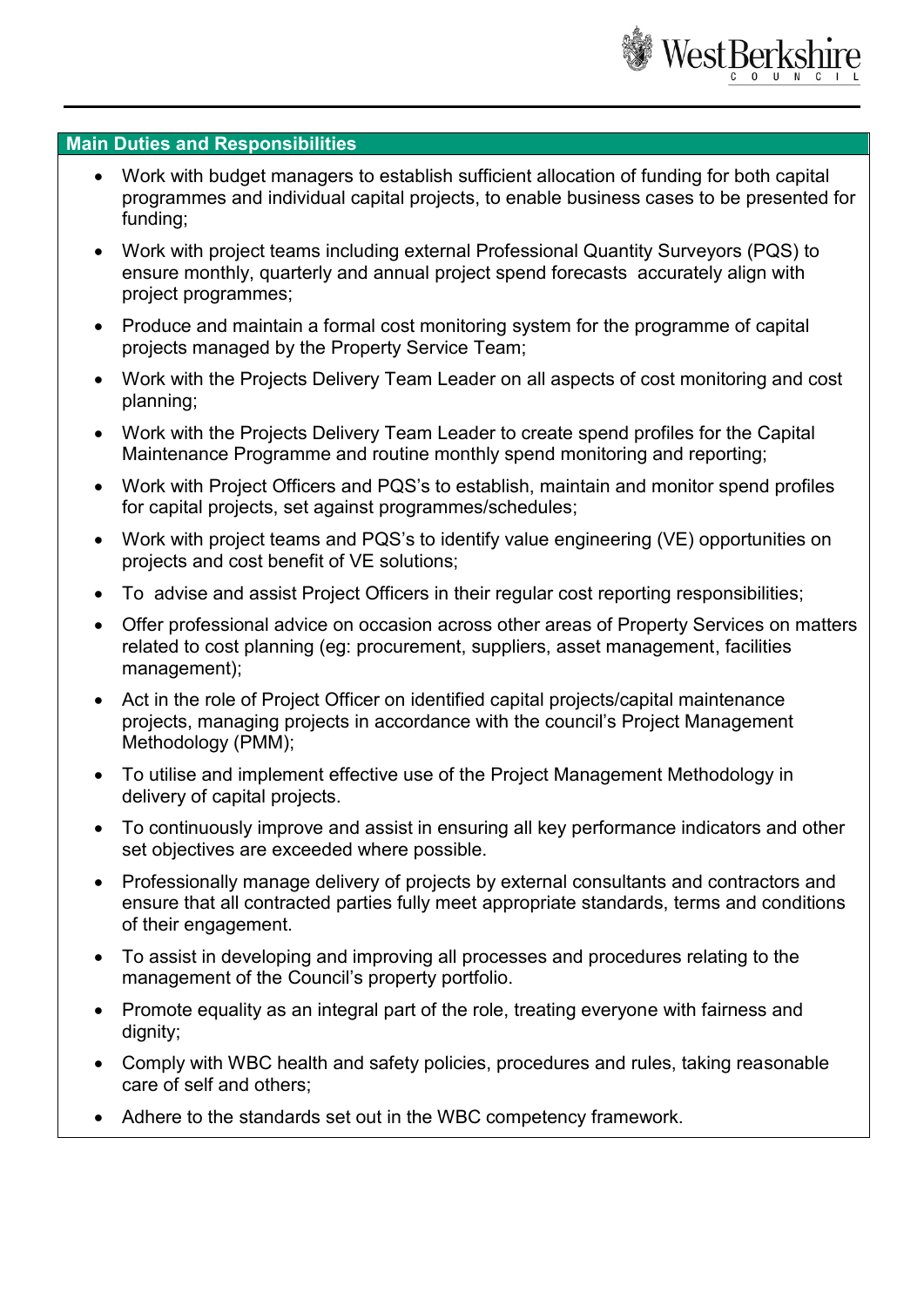

# **Scope** (impact on/control of resources, people, money etc)

## **Financial Accountabilities**

Budgets directly controlled : None Advising on projects costs ranging from: £10,000 to £5m+ Budgets monitored on day to day basis as Project Officer: Up to £7,000,000

# **Staff Responsibilities**

Number of employees supervised: None

| <b>Person Specification</b>                                                                   | <b>Essential/</b><br><b>Desirable</b> | <b>Internal</b><br><b>Use Only</b> |
|-----------------------------------------------------------------------------------------------|---------------------------------------|------------------------------------|
| <b>Qualifications</b>                                                                         |                                       |                                    |
| Professional qualification is construction Cost Management                                    | <b>Essential</b>                      | 1                                  |
| Professional qualification in construction Project Management                                 | Desirable                             | 1                                  |
| Chartered membership of professional institute aligned with cost                              | <b>Desirable</b>                      | $\overline{2}$                     |
| management (eg - RICS)                                                                        |                                       |                                    |
| Formal qualification in health and safety issues affecting buildings and                      |                                       | 3                                  |
| construction sites (eg - NEBOSH)                                                              |                                       |                                    |
| <b>Experience</b>                                                                             |                                       |                                    |
| A minimum of 5 years post qualification experience in a construction                          | <b>Essential</b>                      | 1                                  |
| cost planning role                                                                            |                                       |                                    |
| A minimum of 3 years' experience working in construction project                              | <b>Essential</b>                      | $\overline{2}$                     |
| management                                                                                    |                                       |                                    |
| A minimum of 3 years of experience working in a public sector or client<br>side organisation. | <b>Desirable</b>                      | 1                                  |
| <b>Knowledge and understanding</b>                                                            |                                       |                                    |
| Sound knowledge and understanding of financial planning, budget                               | <b>Essential</b>                      | 1                                  |
| monitoring and construction cost control                                                      |                                       |                                    |
| Detailed knowledge of construction budget management including cost                           | <b>Essential</b>                      | 2                                  |
| planning for maintenance programmes and spend profiling across                                |                                       |                                    |
| multiple projects.                                                                            |                                       |                                    |
| Detailed knowledge of budget setting, monitoring and cost risk                                | <b>Essential</b>                      | 3                                  |
| management.                                                                                   |                                       |                                    |
| Demonstrable evidence of construction project management                                      | <b>Essential</b>                      | $\overline{4}$                     |
| experience with an understanding of Prince 2 standards or equivalent.                         |                                       |                                    |
| Ability to identify and lead a multidisciplinary team required for                            | <b>Essential</b>                      | 5                                  |
| construction projects                                                                         |                                       |                                    |
| Understanding of the local government environment                                             | <b>Desirable</b>                      | 1                                  |
| <b>Skills and abilities</b>                                                                   |                                       |                                    |
| Ability to use Outlook, and a web browser to access information                               | <b>Essential</b>                      | 1                                  |
| Ability to use Microsoft Office (Word, Excel, PowerPoint, Microsoft                           | <b>Essential</b>                      | $\overline{2}$                     |
| Project, etc)                                                                                 |                                       |                                    |
| Ability to understand and use specialist cost planning tools (eg - RICS<br>$-BCIS$            | <b>Desirable</b>                      | $\overline{1}$                     |
| Ability to understand and interpret cost reports, cost estimates and                          | <b>Essential</b>                      | 3                                  |
| construction tender returns.                                                                  |                                       |                                    |